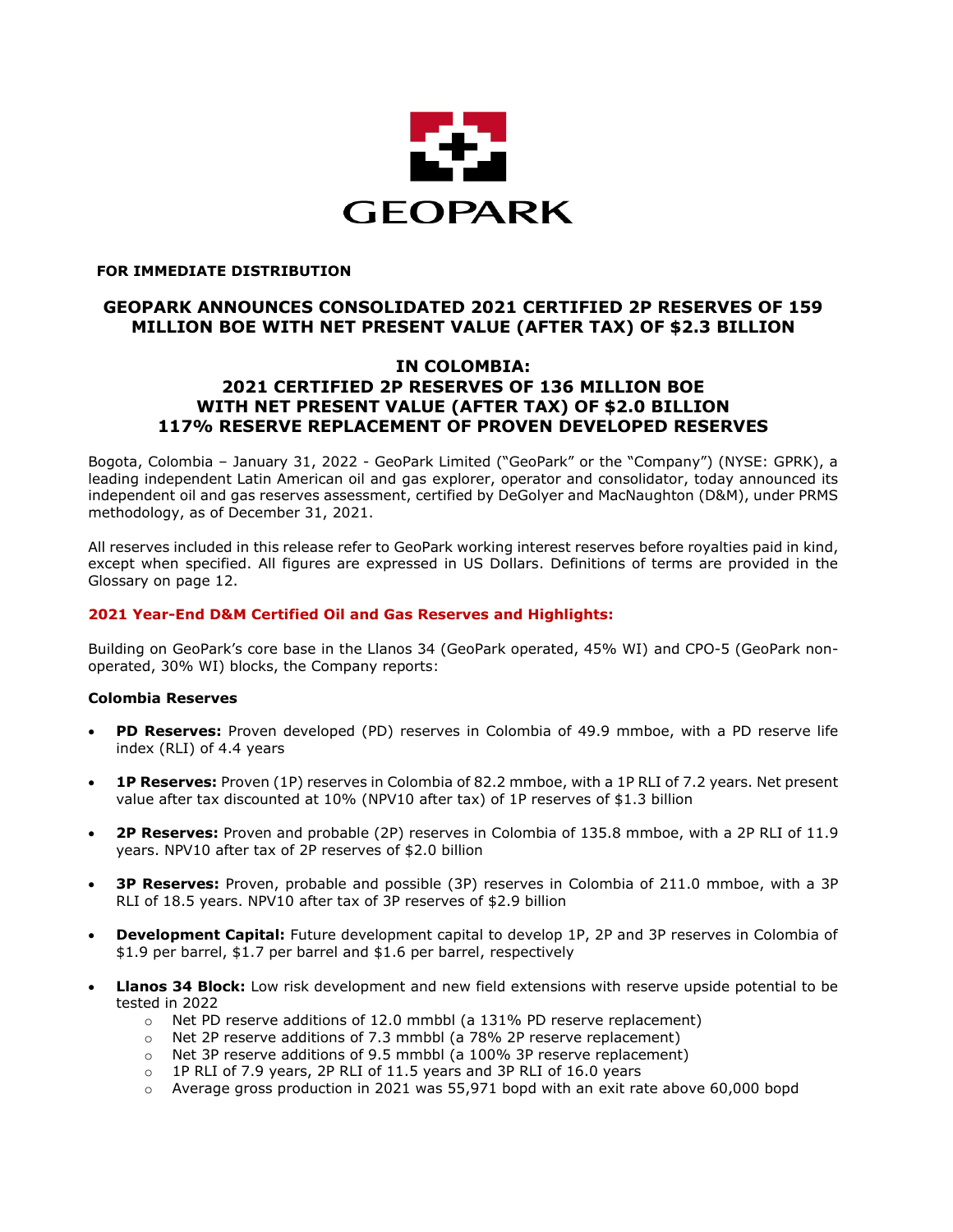- **CPO-5 Block<sup>1</sup>:** Continued strong reservoir performance in the Indico oil field
	- o Net 1P reserves of 5.1 mmbbl, Net 2P reserves of 20.0 mmbbl and Net 3P reserves of 48.8 mmbbl (1P RLI of 3.6 years, 2P RLI of 14.7 years and 3P RLI of 36.1 years)
	- $\circ$  The 2021 drilling campaign initiated in December 2021 with the spud of the Indico 4 development well
	- o The operator, ONGC Videsh, is accelerating drilling activities in 2022 targeting to drill 7-8 gross wells (1-2 development wells and 6-7 exploration wells) with two contracted drilling rigs

### **Consolidated Reserves<sup>2</sup>**

- **PD Reserves:** PD reserves of 58.1 mmboe, with a PD RLI of 4.2 years
- **1P Reserves:** 1P reserves of 91.6 mmboe, with a 1P RLI of 6.7 years. NPV10 after tax of 1P reserves of \$1.4 billion
- **2P Reserves:** 2P reserves of 159.2 mmboe, with a 2P RLI of 11.6 years. NPV10 after tax of 2P reserves of \$2.3 billion
- **3P Reserves:** 3P reserves of 248.3 mmboe, with a 3P RLI of 18.1 years. NPV10 after tax of 3P reserves of \$3.4 billion
- **Future Development Capital:** Future development capital to develop 1P, 2P and 3P reserves of \$2.0 per barrel, \$2.3 per barrel and \$2.2 per barrel, respectively
- **Portfolio Management:** Divestment of non-core Aguada Baguales, El Porvenir and Puesto Touquet (GeoPark operated, 100% WI) blocks in Argentina and of the Manati gas field (GeoPark non-operated, 10% WI) in Brazil are currently underway, representing 100% of GeoPark's reserves in Argentina and Brazil
	- o Excluding reserves from Argentina and Brazil, GeoPark's consolidated reserves would amount to 53.7 mmboe, 86.6 mmboe, 153.1 mmboe and 241.4 mmboe of PD, 1P, 2P and 3P reserves, respectively

## **Net Present Value and Value Per Share**

- GeoPark's 2P NPV10 after tax of \$2.3 billion
- GeoPark's net debt-adjusted 2P NPV10 after tax of \$28.9 per share (\$24.0 per share corresponding to Colombia)

<sup>&</sup>lt;sup>1</sup> GeoPark non-operated, 30% WI, ONGC Videsh operated, 70% WI.

<sup>&</sup>lt;sup>2</sup> Consolidated figures include reserves in the Aguada Baguales, El Porvenir and Puesto Touquet blocks in Argentina and in the Manati gas field in Brazil that are being divested. The Argentina transaction is expected to close in late January or early February 2022, whereas the Brazil transaction is still subject to several conditions that should be met before March 31, 2022 and that have not been met as of the date of this release.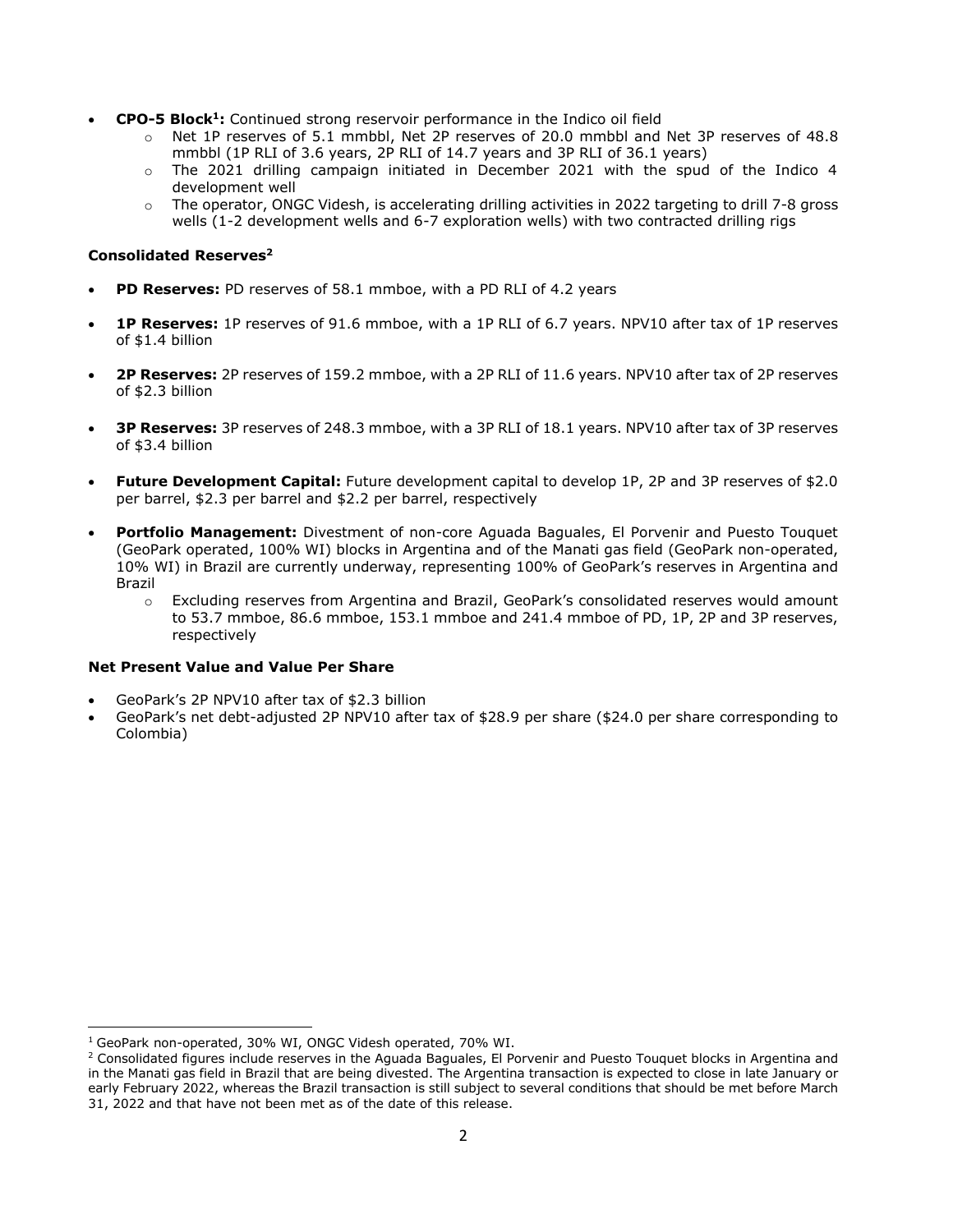### **2022 Work Program: Superior Free Cash Flow<sup>3</sup> Plus Multiple Catalysts to Grow Production and Test High Potential Prospects**

Self-funded 2022 capital expenditures program of \$160-180 million to drill 40-48 gross wells, including an extensive exploration drilling program of 15-20 gross wells that targets high-potential, short-cycle and near-field projects adjacent to the Llanos 34 block plus other exploration targets in Colombia and Ecuador

- At \$65-70/bbl Brent the program would generate \$90-140 million free cash flow, or 11-18% free cash flow yields
- At \$75-80/bbl Brent the program would generate \$170-210 million free cash flow, or 21-26% free cash flow yields
- At \$80-85/bbl Brent the program would generate \$210-250 million free cash flow, or 26-32% free cash flow yields
- GeoPark intends to use free cash flow for continued deleveraging, incremental shareholder returns through cash dividends and share buybacks, and other corporate purposes, subject to prevailing oil price conditions in 2022

## **Recent Events (Not included in the 2021 Year-End D&M Certification)**

- Perico Block (GeoPark non-operated, 50% WI): In January 2022, GeoPark announced its first discovery in Ecuador after drilling and testing the Jandaya 1 exploration well. Initial production tests had a rate of 750 bopd of 28 degrees API and 0.8 mmcfpd, for a combined 890 boepd. Production is already tiedin and being delivered. The second exploration well, Tui 1, has spudded and is expected to reach TD in late February 2022
- CPO-5 Block: The Indico 4 development well was spudded in December 2021 and tested in January 2022. Initial tests showed a production rate of 3,840 bopd (on a restricted 32/64 inch choke) of light oil (35 degrees API) with an estimated payback of approximately 2 months<sup>4</sup>. Oil production is already tied-in and being delivered. Rig down activities are currently underway and the operator is expecting to spud the Indico 5 development well in February 2022

James F. Park, Chief Executive Officer of GeoPark, said: "Thanks and congratulations to our team for these strong 2021 results – in a year with little exploration investment. Once again, we were able to continue developing and adding reserves in our core and big cash-generating Llanos 34 block where we replaced 131% of Proven Developed, 79% of 2P and 100% of 3P reserves. Our large profitable reserve base in Colombia provides us with a steady growth fairway and large inventory of low-risk, low-cost development drilling projects to continue generating and growing production and cash flow. On top of this secure foundation, we have just kicked off our 2022 work program with an extensive drilling campaign of 40-48 wells, including 15-20 low-cost exploration wells on our high-impact proven acreage that can quickly be converted to production and cash flow, as demonstrated by our recent discovery in Ecuador and the new development well in the CPO-5 block."

<sup>&</sup>lt;sup>3</sup> Please refer to section "2022 Free Cash Flow Calculation and Sensitivities to Different Brent Oil Prices" included in this press release.

<sup>4</sup> Assuming \$75-80/bbl Brent.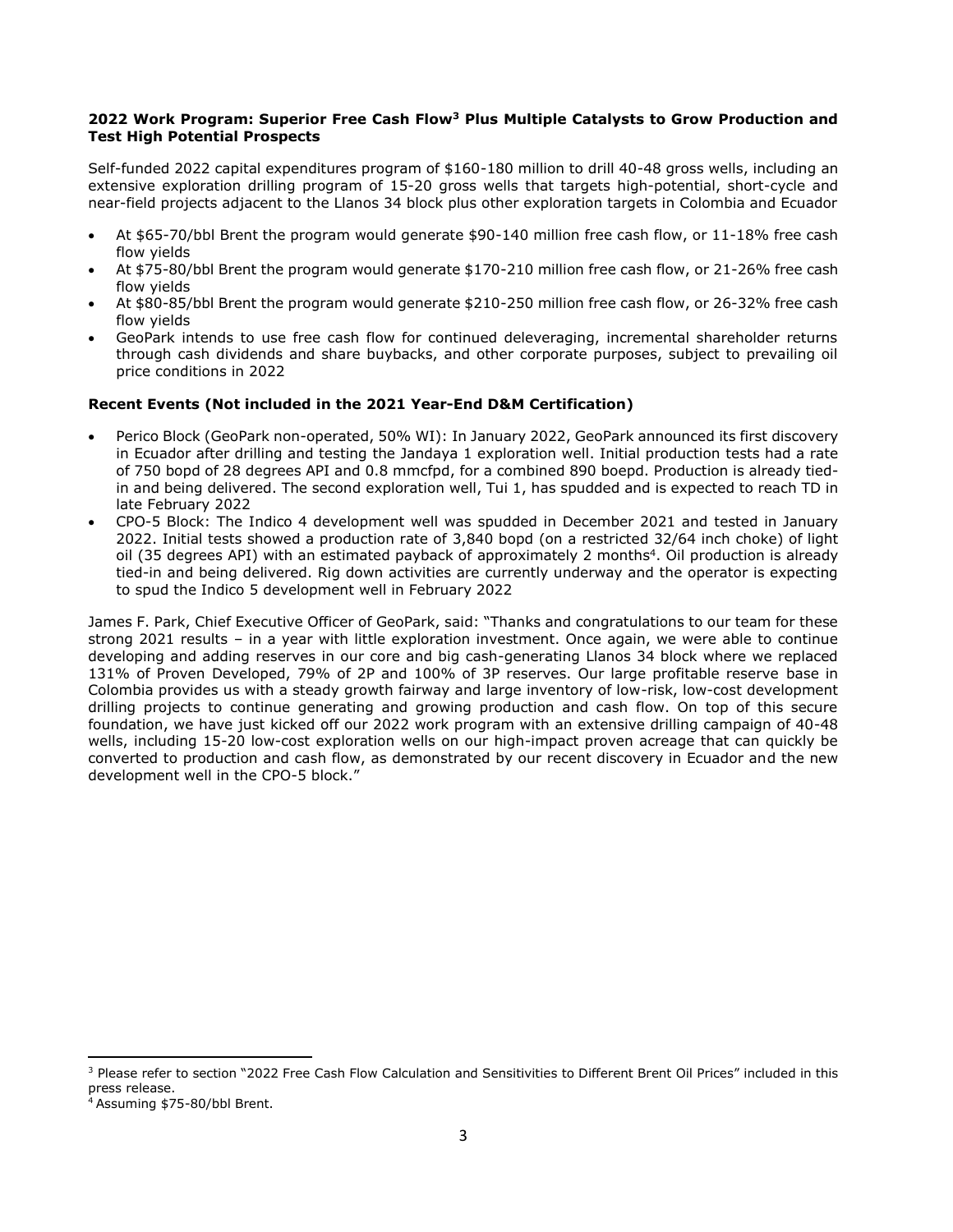| <b>Colombia (mmboe)</b>   | <b>PD</b> | 1P      | 2P      | 3P        |
|---------------------------|-----------|---------|---------|-----------|
| 2020 Year-End Reserves    | 48.0      | 95.2    | 141.0   | 216.4     |
| 2021 Production           | $-11.4$   | $-11.4$ | $-11.4$ | $-11.4$   |
| Net Change <sup>5</sup>   | 13.3      | $-1.7$  | 6.2     | 6.0       |
| 2021 Year-End Reserves    | 49.9      | 82.2    | 135.8   | 211.0     |
| 2021 Reserve Life (years) | 4.4       | 7.2     | 11.9    | 18.5      |
| 2020 Reserve Life (years) | 3.9       | 7.8     | 11.6    | 17.8      |
|                           |           |         |         |           |
| <b>Total (mmboe)</b>      | <b>PD</b> | 1P      | 2P      | <b>3P</b> |
| 2020 Year-End Reserves    | 58.5      | 109.3   | 174.7   | 270.9     |
| 2021 Production           | $-13.7$   | $-13.7$ | $-13.7$ | $-13.7$   |
| Net Change <sup>5</sup>   | 13.3      | $-4.0$  | $-1.8$  | $-8.9$    |
| 2021 Year-End Reserves    | 58.1      | 91.6    | 159.2   | 248.3     |
| 2021 Reserve Life (years) | 4.2       | 6.7     | 11.6    | 18.1      |

## **2020 Year-End to 2021 Year-End D&M Certified Reserves Evolution**

### **Net Present Value per Share by Country**

The table below presents GeoPark's 2P NPV per share, by country, as of December 31, 2021.

| 2021 Net Present Value per Share | Colombia | <b>Chile</b> | Brazil | Argentina | Total <sup>6</sup> |
|----------------------------------|----------|--------------|--------|-----------|--------------------|
| 2P Reserves (mmboe)              | 135.8    | 17.3         | 2.6    | 3.5       | 159.2              |
| 2P NPV10 after tax 2021 (\$ mm)  | 2,019    | 223          | 51     | 20        | 2,313              |
| Shares Outstanding (mm)          | 60.2     | 60.2         | 60.2   | 60.2      | 60.2               |
| $(\frac{\epsilon}{3})$ share)    | 33.5     | 3.7          | 0.8    | 0.3       | 38.4               |

The table below illustrates the details of the net debt adjusted 2P NPV10 after tax per share:

| 2021 Net Debt Adjusted 2P NPV10 After Tax per Share       | Colombia | Total  |
|-----------------------------------------------------------|----------|--------|
| 2P NPV10 after tax (\$ mm)                                | 2,019    | 2,313  |
| Shares Outstanding (mm)                                   | 60.2     | 60.2   |
| Subtotal (\$/share)                                       | 33.5     | 38.4   |
| Net Debt <sup>a</sup> /Share (\$/share)                   | $-9.5$   | $-9.5$ |
| Net Debt Adjusted 2P NPV10 After Tax per Share (\$/share) | 24.0     | 28.9   |

<sup>&</sup>lt;sup>5</sup> Includes extensions, improved recoveries, discoveries, technical revisions and economic factors.

<sup>6</sup> Consolidated figures include reserves in the Aguada Baguales, El Porvenir and Puesto Touquet blocks in Argentina and in the Manati gas field in Brazil that are being divested. The Argentina transaction is expected to close in late January or early February 2022, whereas the Brazil transaction is still subject to several conditions that should be met before March 31, 2022 and that have not been met as of the date of this release.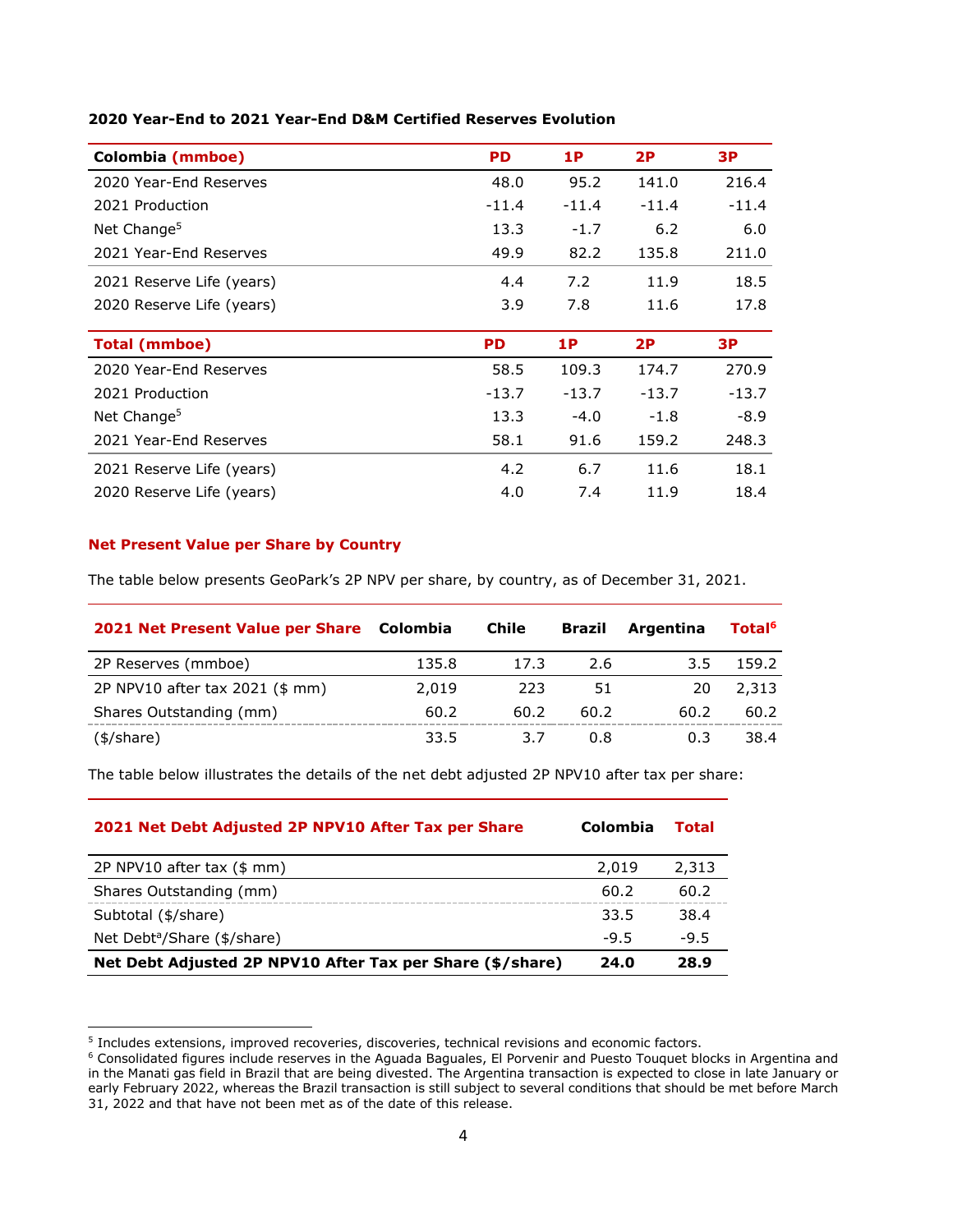(a) Net debt adjusted 2P NPV10 after tax per share is shown on a consolidated basis. Net debt considers financial debt of \$674 million less \$100 million of cash & cash equivalents (both figures unaudited and as of December 31, 2021).

## **Future Development Capital – D&M Report (Undiscounted)**

The tables below present D&M's best estimate of future development capital (undiscounted) and the unit value per boe by category of certified reserves as of December 31, 2021:

| <b>Colombia</b>                     | <b>PD</b> | 1P    | 2P    | 3P        |
|-------------------------------------|-----------|-------|-------|-----------|
| Future Development Capital (\$ mm)  | 23.1      | 154.8 | 225.7 | 333.4     |
| Reserves (mmboe)                    | 49.9      | 82.2  | 135.8 | 211.0     |
| Future Development Capital (\$/boe) | 0.5       | 1.9   | 1.7   | 1.6       |
|                                     |           |       |       |           |
| <b>Total</b>                        | <b>PD</b> | 1P    | 2P    | <b>3P</b> |
| Future Development Capital (\$ mm)  | 23.1      | 187.4 | 361.9 | 541.7     |
| Reserves (mmboe)                    | 58.1      | 91.6  | 159.2 | 248.3     |
| Future Development Capital (\$/boe) | 0.4       | 2.0   | 2.3   | 2.2       |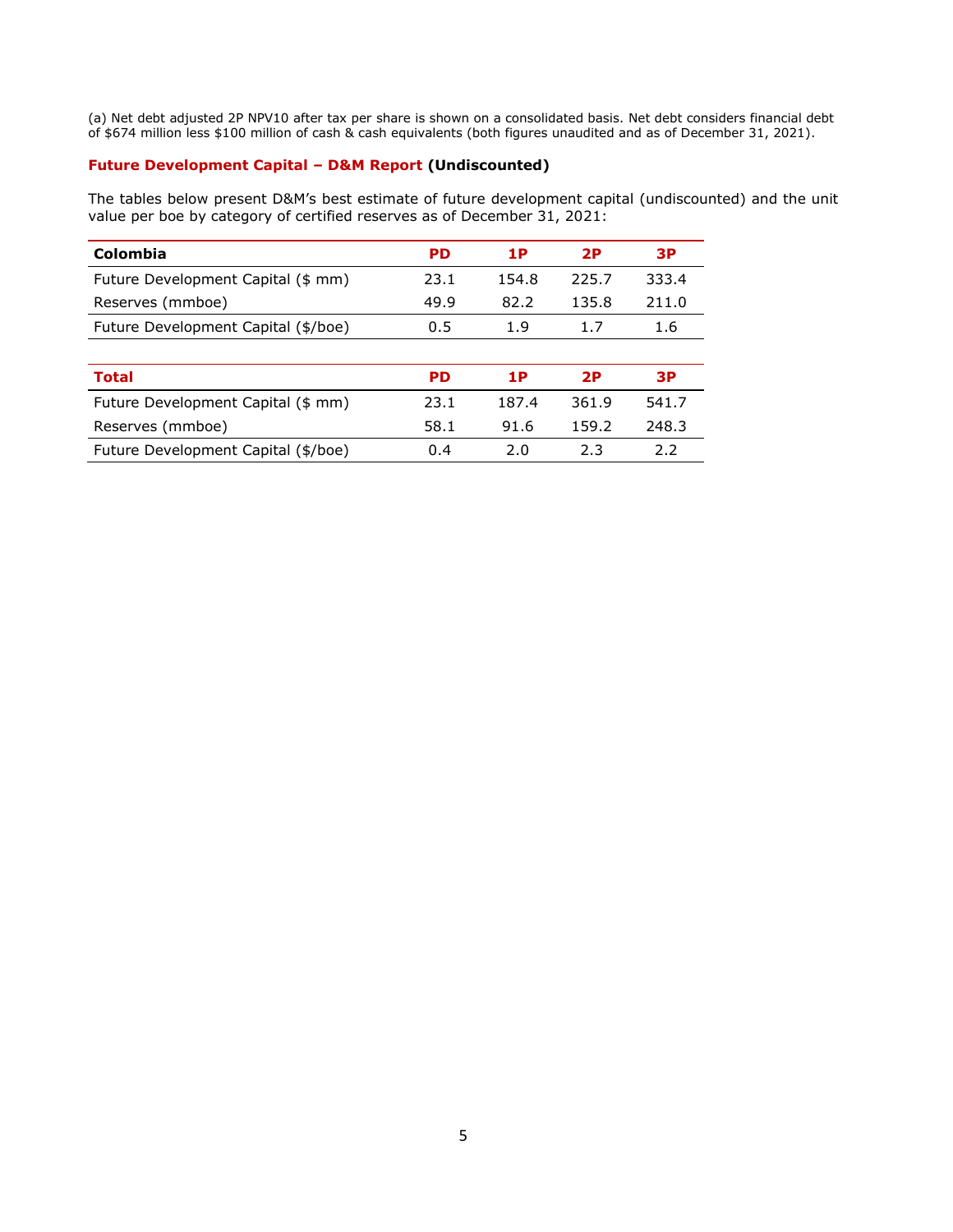## **2021 Year-End Reserves Summary**

Following oil and gas production of 13.7 mmboe in 2021, D&M certified 2P reserves of 159.2 mmboe (90% oil and 10% gas) as of December 31, 2021. By country, the 2P reserves were 85% in Colombia, 11% in Chile, 2% in Brazil and 2% in Argentina.

| <b>Country</b>     | <b>Reserves</b><br><b>Category</b> | December 2021<br>(mmboe) |       | % Oil | <b>December</b><br>(mmboe) | 2020  | % Change |
|--------------------|------------------------------------|--------------------------|-------|-------|----------------------------|-------|----------|
| Colombia           | <b>PD</b>                          |                          | 49.9  | 100%  |                            | 48.0  | 4%       |
|                    | 1P                                 |                          | 82.2  | 100%  |                            | 95.2  | $-14%$   |
|                    | 2P                                 |                          | 135.8 | 100%  |                            | 141.0 | $-4%$    |
|                    | 3P                                 |                          | 211.0 | 100%  |                            | 216.4 | $-2%$    |
| Chile              | PD                                 |                          | 3.8   | 23%   |                            | 5.1   | $-25%$   |
|                    | 1P                                 |                          | 4.4   | 32%   |                            | 7.3   | $-40%$   |
|                    | 2P                                 |                          | 17.3  | 30%   |                            | 25.5  | $-32%$   |
|                    | 3P                                 |                          | 30.4  | 31%   |                            | 44.2  | $-31%$   |
| <b>Brazil</b>      | <b>PD</b>                          |                          | 2.5   | 2%    |                            | 2.5   | 0%       |
|                    | 1P                                 |                          | 2.5   | 2%    |                            | 2.5   | $0\%$    |
|                    | 2P                                 |                          | 2.6   | 2%    |                            | 2.6   | 0%       |
|                    | 3P                                 |                          | 2.8   | 2%    |                            | 3.0   | $0\%$    |
| Argentina          | PD                                 |                          | 2.0   | 60%   |                            | 3.0   | $-33%$   |
|                    | 1P                                 |                          | 2.6   | 67%   |                            | 4.3   | $-40%$   |
|                    | 2P                                 |                          | 3.5   | 63%   |                            | 5.5   | $-36%$   |
|                    | 3P                                 |                          | 4.1   | 61%   |                            | 7.3   | $-44%$   |
| Total <sup>7</sup> | <b>PD</b>                          |                          | 58.1  | 89%   |                            | 58.5  | $-1\%$   |
| (D&M Certified)    | 1P                                 |                          | 91.6  | 93%   |                            | 109.3 | $-16%$   |
|                    | 2P                                 |                          | 159.2 | 90%   |                            | 174.7 | -9%      |
|                    | 3P                                 |                          | 248.3 | 90%   |                            | 270.9 | $-8%$    |

### **Reserves Summary by Country and Category**

<sup>7</sup> Consolidated figures include reserves in the Aguada Baguales, El Porvenir and Puesto Touquet blocks in Argentina and in the Manati gas field in Brazil that are being divested. The Argentina transaction is expected to close in late January or early February 2022, whereas the Brazil transaction is still subject to several conditions that should be met before March 31, 2022 and that have not been met as of the date of this release.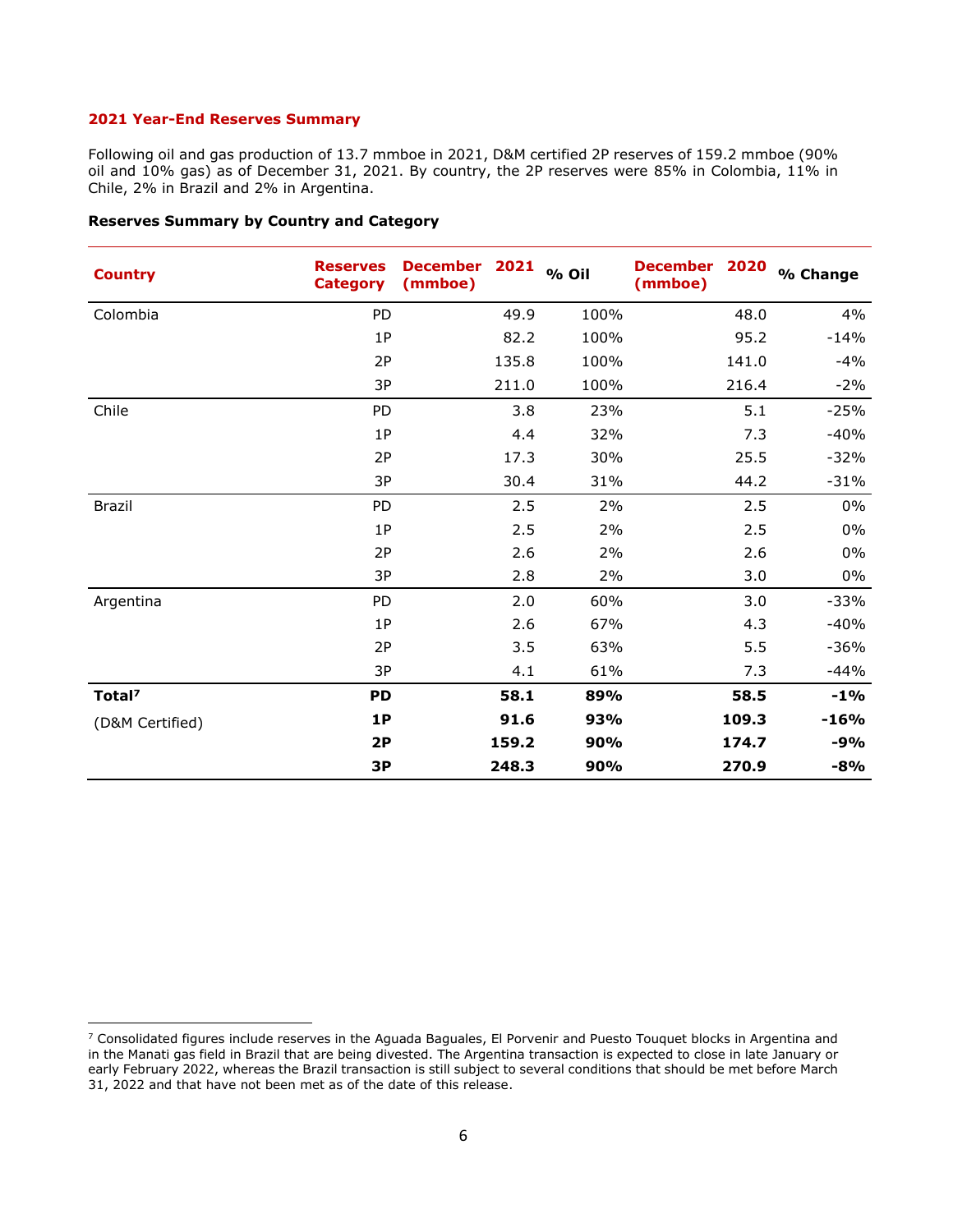## **Analysis by Country**

### **Colombia**

#### Llanos 34 block

The Llanos 34 block represented 89%, 78% and 70% of GeoPark 1P, 2P and 3P D&M certified reserves in Colombia, respectively.

GeoPark's drilling plan in 2021 in its core Llanos 34 block was mainly focused on low risk development projects that resulted in net PD reserve additions with a reserve replacement of 131%, and to a lesser extent on successful field extensions that added 2P and 3P reserves and opened new development and appraisal drilling opportunities to be tested in 2022.

GeoPark's 2P D&M certified reserves in the Llanos 34 block in Colombia totaled 105.8 mmbbl in 2021 compared to 107.7 mmbbl in 2020, resulting from 9.2 mmbbl production that was partially offset by 7.3 mmbbl of reserve additions due to field extensions in the Tigui area, with a reserve replacement of 79%.

As of December 31, 2021, the Llanos 34 block included approximately  $68^8$  future development drilling locations (2P, gross).

The 1P RLI was 7.9 years, while the 2P RLI was 11.5 years.

Gross original oil in place in the Llanos 34 is estimated to be 0.8-1 billion barrels<sup>9</sup>. Cumulative production since 2012 to 2021 totaled 139 mmbbl gross, representing a recovery of 15% of the original oil in place, whereas the 2P reserves consider an ultimate recovery factor of approximately 40%.

### CPO-5 block

The CPO-5 block is located to the southwest and is adjacent to and on trend with the Llanos 34 block. The block has 400-900 mmbbl gross recoverable exploration resources<sup>10</sup>, or 120-270 mmbbl net to GeoPark. During 2021, the operator, ONGC, acquired 250 sq km of 3D seismic in the central part of the block that is currently being interpreted and analyzed and which could add incremental exploration resources.

The CPO-5 block represented 6%, 15% and 23%, of GeoPark 1P, 2P and 3P D&M certified reserves in Colombia, respectively.

GeoPark's 2P D&M certified reserves in CPO-5 totaled 20.0 mmbbl in 2021 compared to 21.2 mmbbl in 2020, reflecting 1.4 mmbbl production, partially offset by positive technical revisions due to strong reservoir performance in the Indico oil field in 2021.

The 1P RLI was 3.8 years, while the 2P RLI was 14.7 years.

The operator suffered delays in the execution of the 2021 drilling campaign in the CPO-5 block which started in mid-December 2021 with the spudding of the Indico 4 development well. The campaign originally included drilling of 5-6 gross wells, including development and exploration projects that were deferred to 2022.

The Indico 4 development well was spudded in December 2021 and initiated production tests in January 2022. The operator drilled and completed Indico 4 well to a total depth of 10,495 feet. Initial production tests show a production rate of 3,840 bopd of 35 degrees API, with a 0.25% water cut. Additional production history is required to determine stabilized flow rates of the well. Rig down activities are currently underway and the operator expects to spud the Indico 5 development well in February 2022.

<sup>8</sup> D&M best estimate.

<sup>9</sup> D&M best estimate of 1P-3P gross original oil in place.

<sup>&</sup>lt;sup>10</sup> Corresponds to GeoPark's aggregate Mean-P10 unrisked recoverable oil volumes in leads and prospects individually audited by Gaffney & Cline as of December 31, 2020.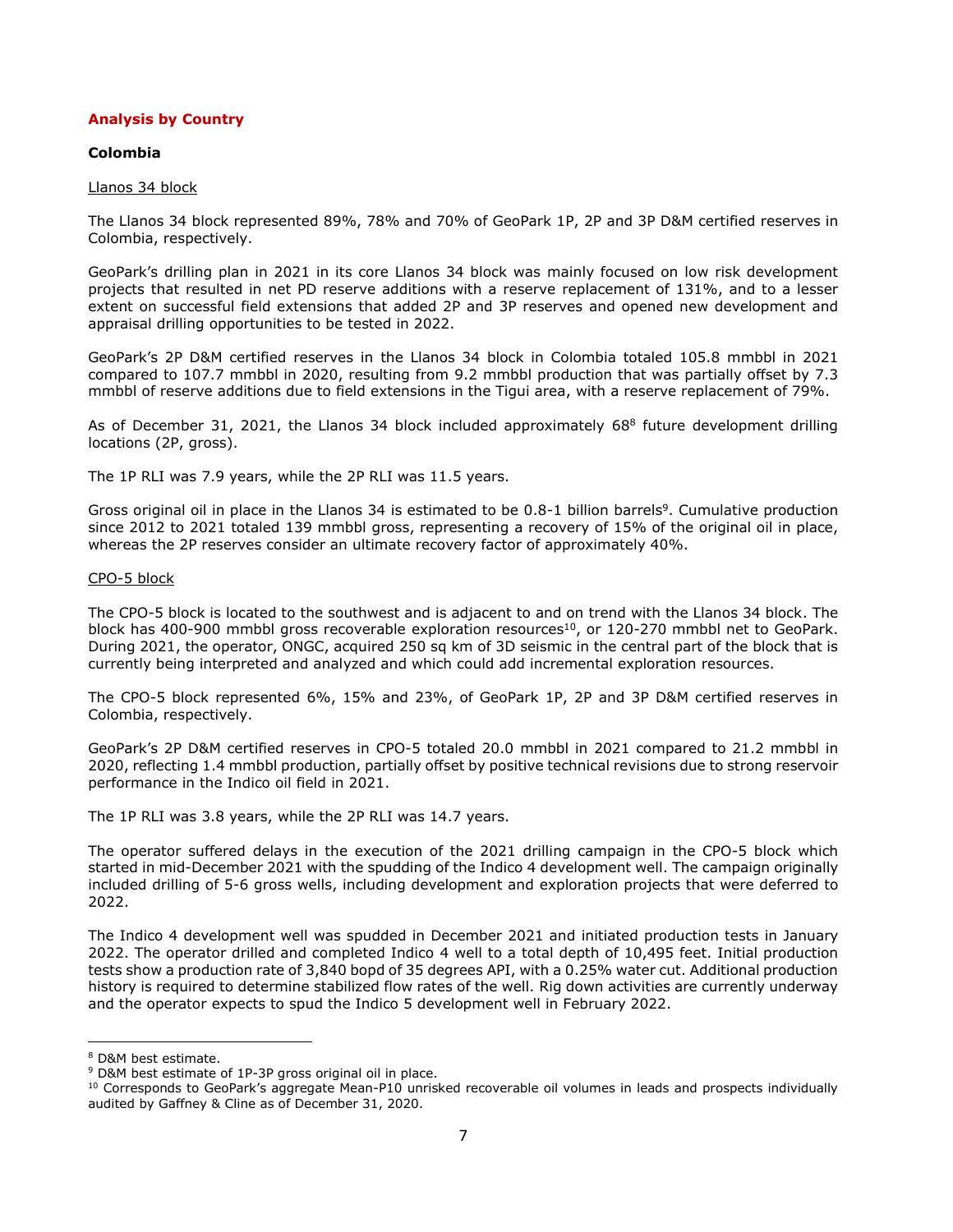The 2022 drilling campaign includes the drilling of 7-8 gross wells, including 1-2 development wells and 6- 7 exploration wells. The exploration program targets high potential nearfield projects adjacent to and on trend with the Llanos 34 block. The drilling campaign is being executed with two drilling rigs, with one rig currently active in the block and the second to join in 1H2022.

Total Colombia (including reserves in the Llanos 34, CPO-5, Platanillo and Llanos 32 blocks)

GeoPark's 2P D&M certified reserves in Colombia totaled 135.8 mmbbl in 2021 compared to 141.0 mmbbl in 2020, resulting from 11.4 mmboe production and negative technical revisions of 1.7 mmboe in the Llanos 32 block, partially offset by reserve additions in the Llanos 34 block and to a lesser extent, positive technical revisions in the CPO-5 and Platanillo blocks due to strong reservoir performance.

As of December 31, 2021, GeoPark blocks in Colombia included approximately 88<sup>11</sup> future development drilling locations (2P, gross).

The 1P RLI was 7.2 years, while the 2P RLI was 11.9 years.

## **Chile**

GeoPark's 2P D&M certified reserves in Chile totaled 17.3 mmboe in 2021 compared to 25.5 mmboe in 2020, with lower reserves resulting from negative revisions due to delayed development plans in smaller fields and oil and gas production of 0.9 mmboe.

The 1P RLI was 5.1 years and the 2P RLI was 19.8 years.

The Fell block represented 100% of GeoPark 2P D&M certified reserves in Chile.

The 2P D&M reserves in Chile were 30% oil and 70% gas.

The 2022 drilling campaign includes drilling of two gas wells in the Jauke/Dicky geological structure, targeting to spud the first well in March 2022.

## **Brazil**

GeoPark's 2P D&M certified reserves in Brazil totaled 2.5 mmboe compared to 2.6 mmboe in 2020, reflecting production of 0.7 mmboe during 2021 that was partially offset by positive technical revisions of 0.6 mmboe resulting from strong reservoir performance in the Manati gas field.

The 1P RLI was 3.5 years and the 2P RLI was 3.7 years.

The Manati field represented 100% of GeoPark Brazil 2P D&M certified reserves.

The 2P D&M reserves in Brazil were 2% oil and condensate, and 98% gas.

#### Manati Gas Field Divestment Process Update

In November 2020 GeoPark signed an agreement to sell its 10% non-operated WI in the Manati gas field to Gas Bridge S.A. for a total consideration of R\$144.4 million (approximately \$26 million at an exchange rate of R\$5.5 per dollar), including a fixed payment of R\$124.4 million plus an earn-out of R\$20.0 million, subject to obtaining certain regulatory approvals.

The transaction is subject to several conditions that should be met before March 31, 2022 and that have not been met as of the date of this release.

<sup>&</sup>lt;sup>11</sup> D&M best estimate.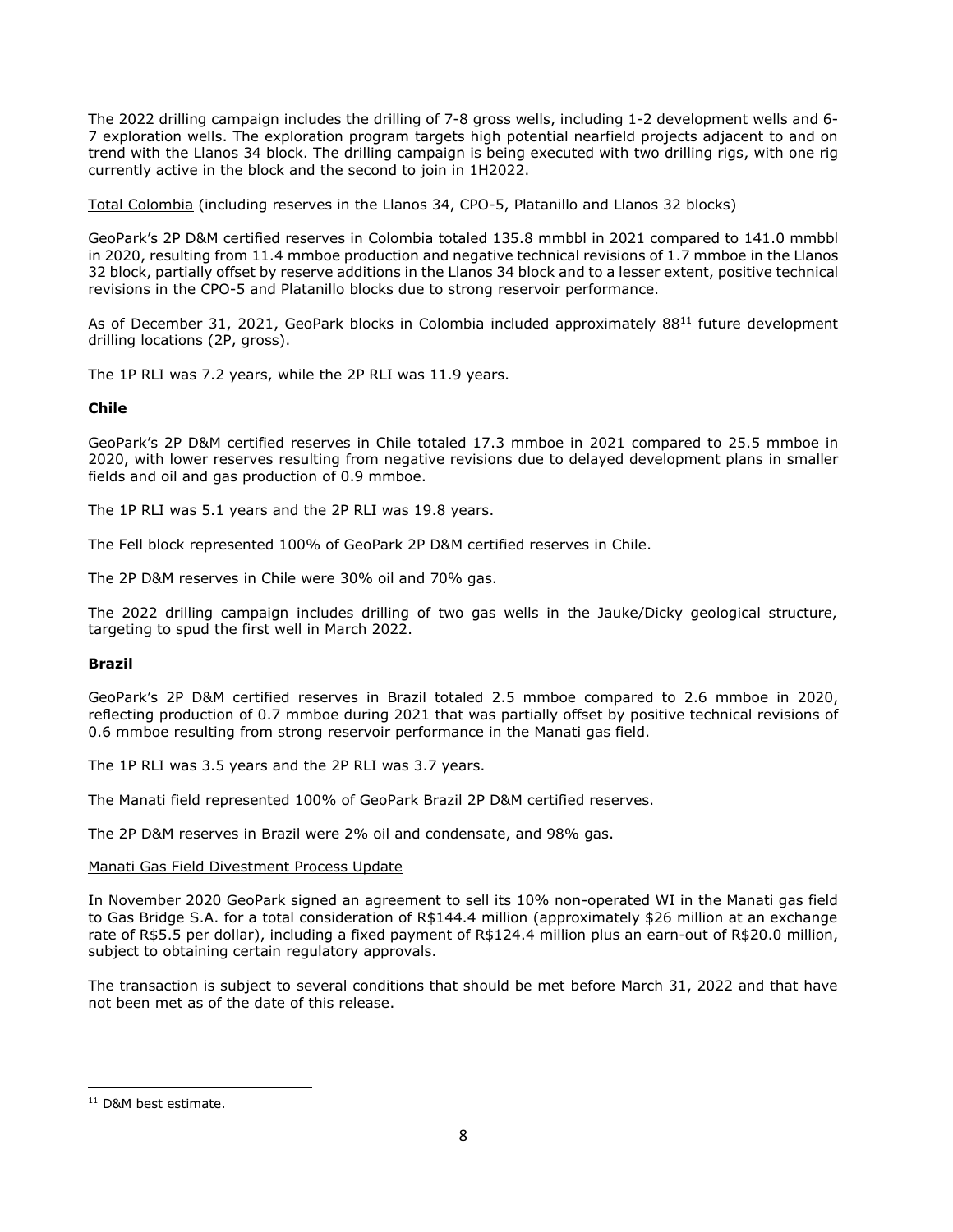#### **Argentina**

GeoPark's 2P D&M certified reserves in Argentina decreased to 3.5 mmboe in 2021 compared to 5.5 mmboe in 2020, resulting from delayed development plans, technical revisions and oil and gas production of 0.8 mmboe in 2021.

The 1P RLI was 3.4 years, while the 2P RLI was 4.6 years.

The Aguada Baguales, El Porvenir and Puesto Touquet blocks represented 100% of GeoPark Argentina 2P D&M certified reserves.

The 2P D&M reserves in Argentina were 63% oil and 37% gas.

#### Argentina Divestment Process Update

In November 2021, GeoPark accepted an offer to divest its non-core Aguada Baguales, El Porvenir and Puesto Touquet blocks for a total consideration of \$16 million. The process is currently underway with closing expected in late January or early February 2022.

#### **Net Present Value After Tax Summary**

The table below details D&M certified NPV10 after tax as of December 31, 2021 as compared to 2020:

| <b>Country</b>      | <b>Reserves</b><br><b>Category</b> | <b>NPV10 After Tax</b><br>$2021$ (\$ mm) | <b>NPV10 After Tax</b><br>$2020$ (\$ mm) |
|---------------------|------------------------------------|------------------------------------------|------------------------------------------|
| Colombia            | 1P                                 | 1,274                                    | 1,477                                    |
|                     | 2P                                 | 2,019                                    | 2,136                                    |
|                     | 3P                                 | 2,918                                    | 3,094                                    |
| Chile               | 1P                                 | 52                                       | 71                                       |
|                     | 2P                                 | 223                                      | 291                                      |
|                     | 3P                                 | 409                                      | 533                                      |
| <b>Brazil</b>       | 1P                                 | 46                                       | 27                                       |
|                     | 2P                                 | 52                                       | 29                                       |
|                     | 3P                                 | 54                                       | 32                                       |
| Argentina           | 1P                                 | 12                                       | 28                                       |
|                     | 2P                                 | 20                                       | 38                                       |
|                     | 3P                                 | 28                                       | 45                                       |
| Total <sup>12</sup> | 1P                                 | 1,384                                    | 1,603                                    |
| (D&M Certified)     | 2P                                 | 2,313                                    | 2,493                                    |
|                     | 3P                                 | 3,409                                    | 3,703                                    |

<sup>&</sup>lt;sup>12</sup> Consolidated figures include the Aguada Baguales, El Porvenir and Puesto Touquet blocks in Argentina and in the Manati gas field in Brazil that are being divested. The Argentina transaction is expected to close in late January or early February 2022, whereas the Brazil transaction is still subject to several conditions that should be met before March 31, 2022 and that have not been met as of the date of this release.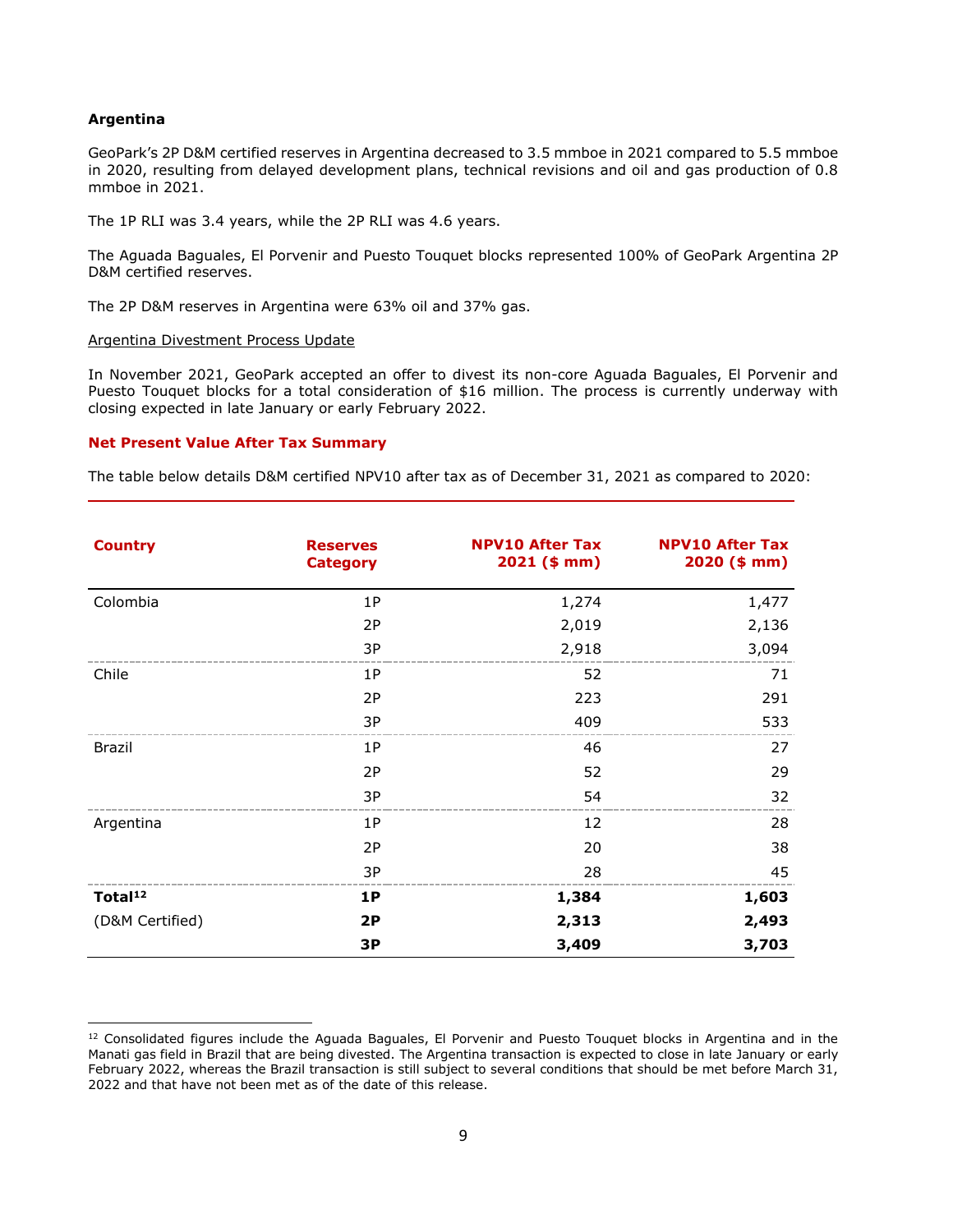## **Oil Price Forecast**

The price assumptions used to estimate the feasibility of PRMS reserves and NPV10 after tax in 2021 and 2020 D&M reports are detailed in the table below:

| <b>Brent Oil Price</b><br>$($ \$/bbl $)$ | 2022 | 2023 | 2024 2025 |      | 2026 | <b>2027 and</b><br>forward |
|------------------------------------------|------|------|-----------|------|------|----------------------------|
| 2021 Reserves Report                     | 74.9 | 66.4 | 67.7      | 69.1 |      | 70.5 71.9-80.0             |
| 2020 Reserves Report                     | 60.0 | 65.0 | 67.5      | 68.8 |      | 70.2 71.5-80.4             |

## **2022 Free Cash Flow Calculation and Sensitivities to Different Brent Oil Prices**

The table below provides sensitivities to different Brent oil prices using the 2022 base work program:

| <b>2022 Free Cash Flow</b>                    | (Base Case)<br>\$65-70 per bbl | \$75-80 per bbl | \$80-85 per bbl |
|-----------------------------------------------|--------------------------------|-----------------|-----------------|
| (in \$ million)                               |                                |                 |                 |
| <b>Operating Netback</b>                      | \$400-450                      | \$480-530       | \$530-560       |
| Adjusted EBITDA                               | \$350-400                      | \$430-480       | \$480-510       |
| Cash Taxes                                    | $$40-45$                       | $$40-45$        | $$40-45$        |
| Capital Expenditures                          | \$160-180                      | \$160-180       | \$160-180       |
| Mandatory Debt Service Payments <sup>13</sup> | $$38-42$                       | $$38-42$        | $$38-42$        |
| Free Cash Flow                                | $$90-140$                      | \$170-210       | \$210-250       |
| Free Cash Flow Yield (in %)                   | 11-18%                         | 21-26%          | 26-32%          |

Adjusted EBITDA is defined as profit for the period (determined as if IFRS 16 Leases has not been adopted), before net finance cost, income tax, depreciation, amortization, certain non-cash items such as impairments and write-offs of unsuccessful exploration efforts, accrual of share-based payment, unrealized result on commodity risk management contracts, geological and geophysical expenses allocated to capitalized projects, and other non-recurring events. Operating Netback is equivalent to Adjusted EBITDA before cash expenses included in Administrative, Geological and Geophysical and Other operating expenses.

Free cash flow is used here as Adjusted EBITDA less income tax paid included in cash flows from operating activities, less capital expenditures included in cash flows used in investing activities, less mandatory interest payments included in cash flows used in financing activities.

Free cash flow yield is calculated as free cash flow divided by GeoPark's average market capitalization from January 3 to January 29, 2022.

<sup>&</sup>lt;sup>13</sup> Excluding potential and voluntary prepayments on existing financial debt.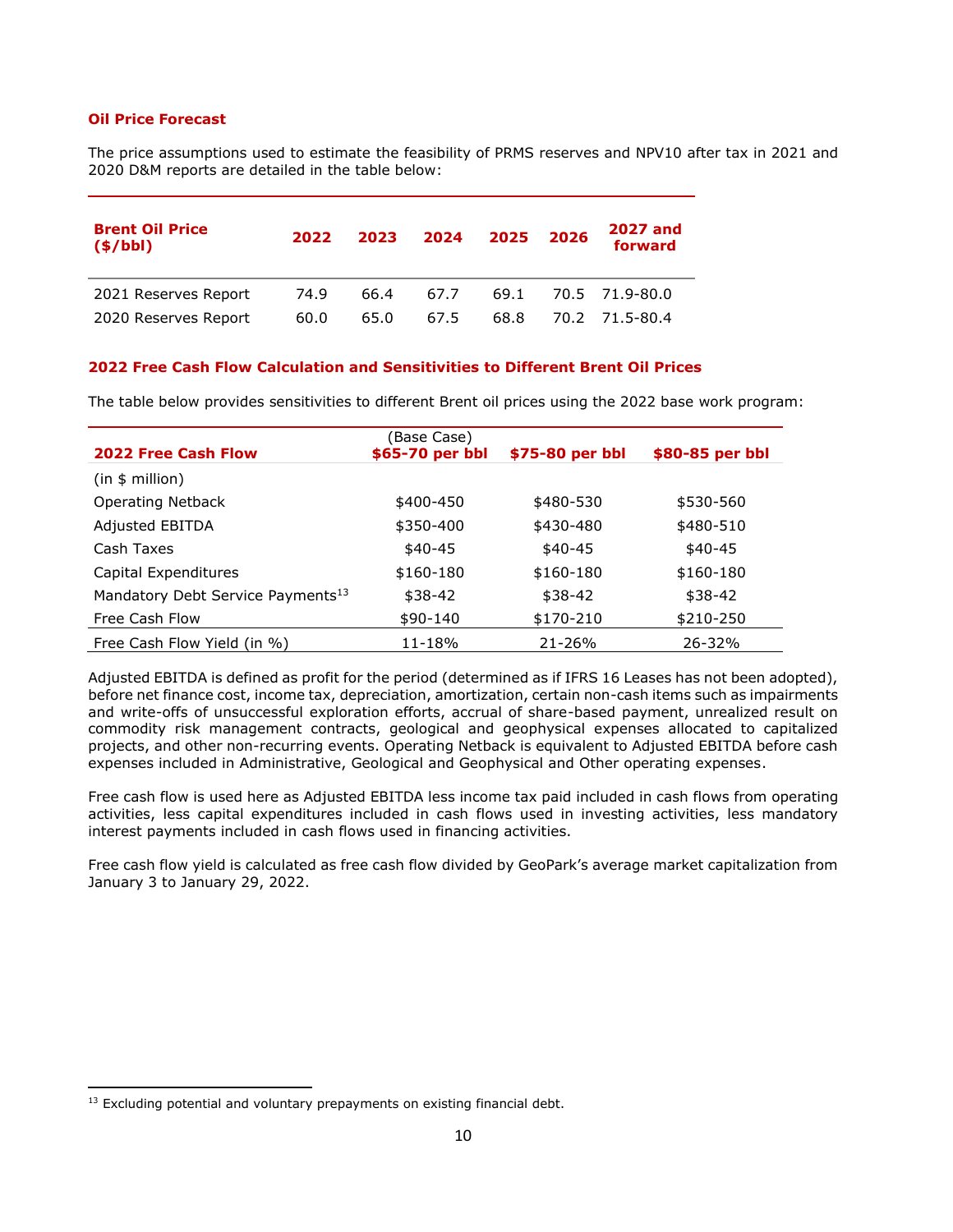## **OTHER NEWS / RECENT EVENTS**

### **Reporting Date for 4Q2021 Results Release, Conference Call and Webcast**

GeoPark will report its 4Q2021 and Annual 2021 financial results on Wednesday, March 9, 2022 after the market close.

In conjunction with the 4Q2021 results press release, GeoPark management will host a conference call on March 10, 2022 at 10:00 am (Eastern Standard Time) to discuss the 4Q2021 financial results.

To listen to the call, participants can access the webcast located in the Investor Support section of the Company's website at [www.geo-park.com,](http://www.geo-park.com/) or by clicking below: <https://event.on24.com/wcc/r/3575585/D8C22C704081598319ACA0C7BF36387F>

Interested parties may participate in the conference call by dialing the numbers provided below:

United States Participants: 844-200-6205 International Participants: +1 929-526-1599 Passcode: 376830

Please allow extra time prior to the call to visit the website and download any streaming media software that might be required to listen to the webcast.

An archive of the webcast replay will be made available in the Investor Support section of the Company's website at www.geo-park.com after the conclusion of the live call.

### **For further information, please contact:**

#### **INVESTORS:**

| <b>Stacy Steimel</b><br>Shareholder Value Director<br>$T: +56222429600$ | ssteimel@geo-park.com |
|-------------------------------------------------------------------------|-----------------------|
| Miguel Bello<br>Market Access Director<br>$T: +56222429600$             | mbello@geo-park.com   |
| Diego Gully<br><b>Investor Relations Director</b><br>$T: +541143129400$ | dgully@geo-park.com   |

### **MEDIA:**

Communications Department communication[s@geo-park.com](mailto:ssteimel@geo-park.com)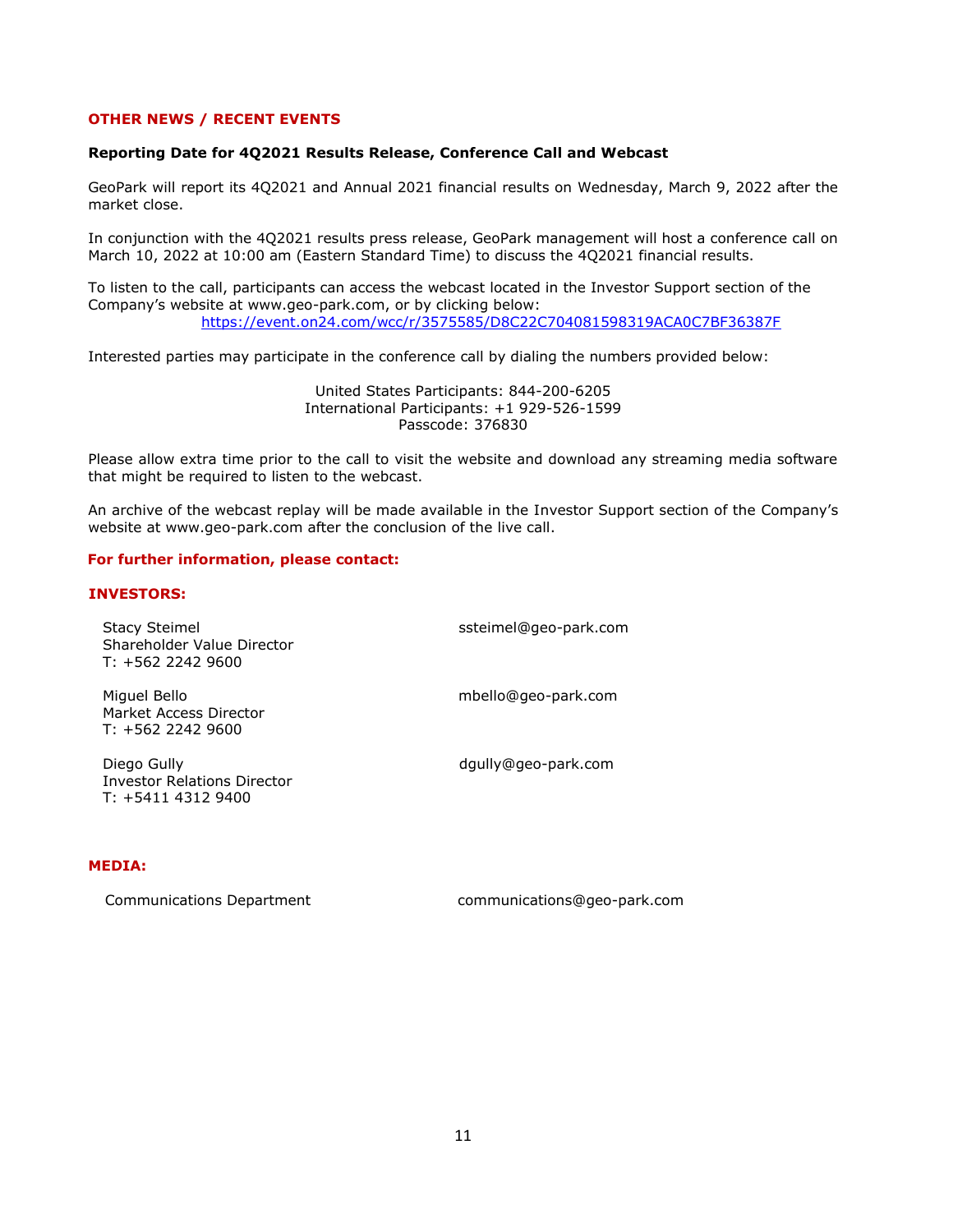## **GLOSSARY**

| <b>1P</b>                 | Proven Reserves                                                                                                                                                                                   |
|---------------------------|---------------------------------------------------------------------------------------------------------------------------------------------------------------------------------------------------|
| 2P                        | Proven plus Probable Reserves                                                                                                                                                                     |
| 3P                        | Proven plus Probable plus Possible Reserves                                                                                                                                                       |
| boe                       | Barrels of oil equivalent (6,000 cf marketable gas per bbl of oil<br>equivalent)                                                                                                                  |
| boepd                     | Barrels of oil equivalent per day                                                                                                                                                                 |
| bopd                      | Barrels of oil per day                                                                                                                                                                            |
| <b>Certified Reserves</b> | Refers to GeoPark working interest reserves before royalties paid in kind,<br>independently evaluated by the petroleum consulting firm, DeGolyer and<br>MacNaughton Corp. (D&M)                   |
| <b>EUR</b>                | <b>Estimated Ultimate Recovery</b>                                                                                                                                                                |
| <b>F&amp;D Cost</b>       | Finding and Development Cost, calculated as the unaudited cash flow<br>from investing activities divided by the applicable net reserves additions<br>before changes in Future Development Capital |
| mboed                     | Thousands of Barrels of oil equivalent per day                                                                                                                                                    |
| mmboed                    | Millions of Barrels of oil equivalent per day                                                                                                                                                     |
| mmbbl                     | Millions of Barrels of oil                                                                                                                                                                        |
| mcfpd                     | Thousands of standard cubic feet per day                                                                                                                                                          |
| mmcfpd                    | Millions of standard cubic feet per day                                                                                                                                                           |
| <b>NPV10 After Tax</b>    | Net Present Value after tax discounted at 10% rate                                                                                                                                                |
| <b>PD</b>                 | Proven Developed Reserves                                                                                                                                                                         |
| <b>PUD</b>                | Proven Undeveloped Reserves                                                                                                                                                                       |
| <b>PRMS</b>               | Petroleum Resources Management System                                                                                                                                                             |
| <b>RLI</b>                | Reserve Life Index                                                                                                                                                                                |
| <b>RRR</b>                | Reserve Replacement Ratio                                                                                                                                                                         |
| sq km                     | Square kilometers                                                                                                                                                                                 |
| <b>WI</b>                 | Working Interest                                                                                                                                                                                  |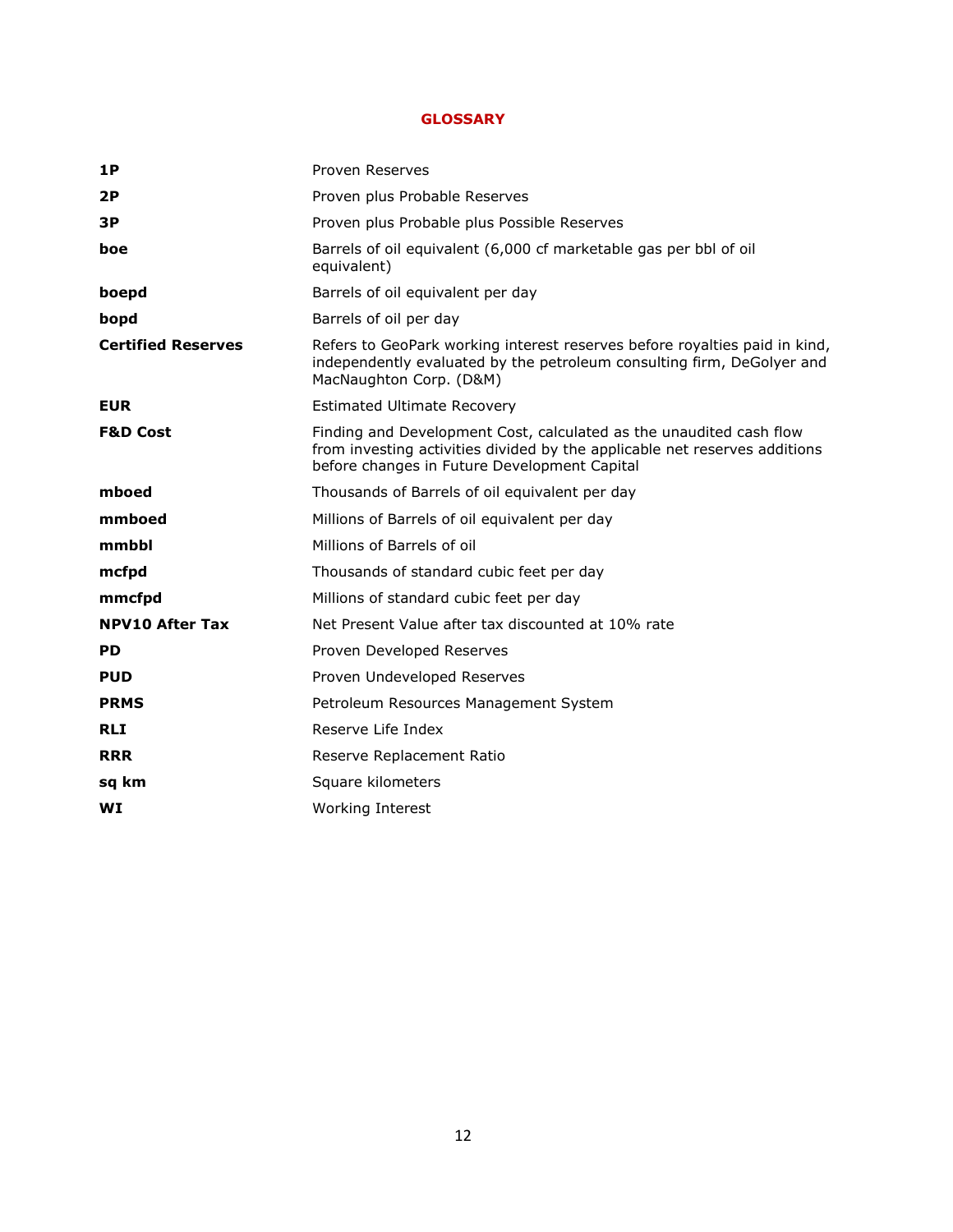#### **NOTICE**

Additional information about GeoPark can be found in the "Investor Support" section of the website at www.geo-park.com

The reserve estimates provided in this release are estimates only, and there is no guarantee that the estimated reserves will be recovered. Actual reserves may eventually prove to be greater than, or less than, the estimates provided herein. Statements relating to reserves are by their nature forward-looking statements.

Gas quantities estimated herein are reserves to be produced from the reservoirs, available to be delivered to the gas pipeline after field separation prior to compression. Gas reserves estimated herein include fuel gas.

Rounding amounts and percentages: Certain amounts and percentages included in this press release have been rounded for ease of presentation. Percentage figures included in this press release have not in all cases been calculated on the basis of such rounded figures, but on the basis of such amounts prior to rounding. For this reason, certain percentage amounts in this press release may vary from those obtained by performing the same calculations using the figures in the financial statements. In addition, certain other amounts that appear in this press release may not sum due to rounding.

Oil and gas production figures included in this release are stated before the effect of royalties paid in kind, consumption and losses.

All evaluations of future net revenue contained in the D&M Reports are after the deduction of cash royalties, development costs, operating expenses, production and profit taxes, fees, earn out payments, well abandonment costs, and country income taxes from the future gross revenue. It should not be assumed that the estimates of future net revenues presented in the tables represent the fair market value of the reserves. The actual production, revenues, taxes and development, and operating expenditures with respect to the reserves associated with the Company's properties may vary from the information presented herein, and such variations could be material. In addition, there is no assurance that the forecast price and cost assumptions contained in the D&M Report will be attained, and variances could be material.

#### **CAUTIONARY STATEMENTS RELEVANT TO FORWARD-LOOKING INFORMATION**

This press release contains statements that constitute forward-looking statements. Many of the forward looking statements contained in this press release can be identified by the use of forward-looking words such as "anticipate," "believe", "could," "expect," "should," "plan," "intend," "will," "estimate" and ''potential,'' among others.

Forward-looking statements that appear in a number of places in this press release include, but are not limited to, statements regarding the intent, belief or current expectations, regarding various matters including NPV10 after tax and NPV10 after tax/share estimations, our reserves, the divestment process of the Aguada Baguales, El Porvenir and Puesto Touquet blocks and the Manati Gas Field, the estimated future revenues, free cash flows and oil price forecast. Forward-looking statements are based on management's beliefs and assumptions, and on information currently available to the management. Such statements are subject to risks and uncertainties, and actual results may differ materially from those expressed or implied in the forward-looking statements due to various factors.

Forward-looking statements speak only as of the date they are made, and the Company does not undertake any obligation to update them in light of new information or future developments or to release publicly any revisions to these statements in order to reflect later events or circumstances, or to reflect the occurrence of unanticipated events. For a discussion of the risks facing the Company which could affect whether these forward-looking statements are realized, see the Company's filings with the U.S. Securities and Exchange Commission (SEC).